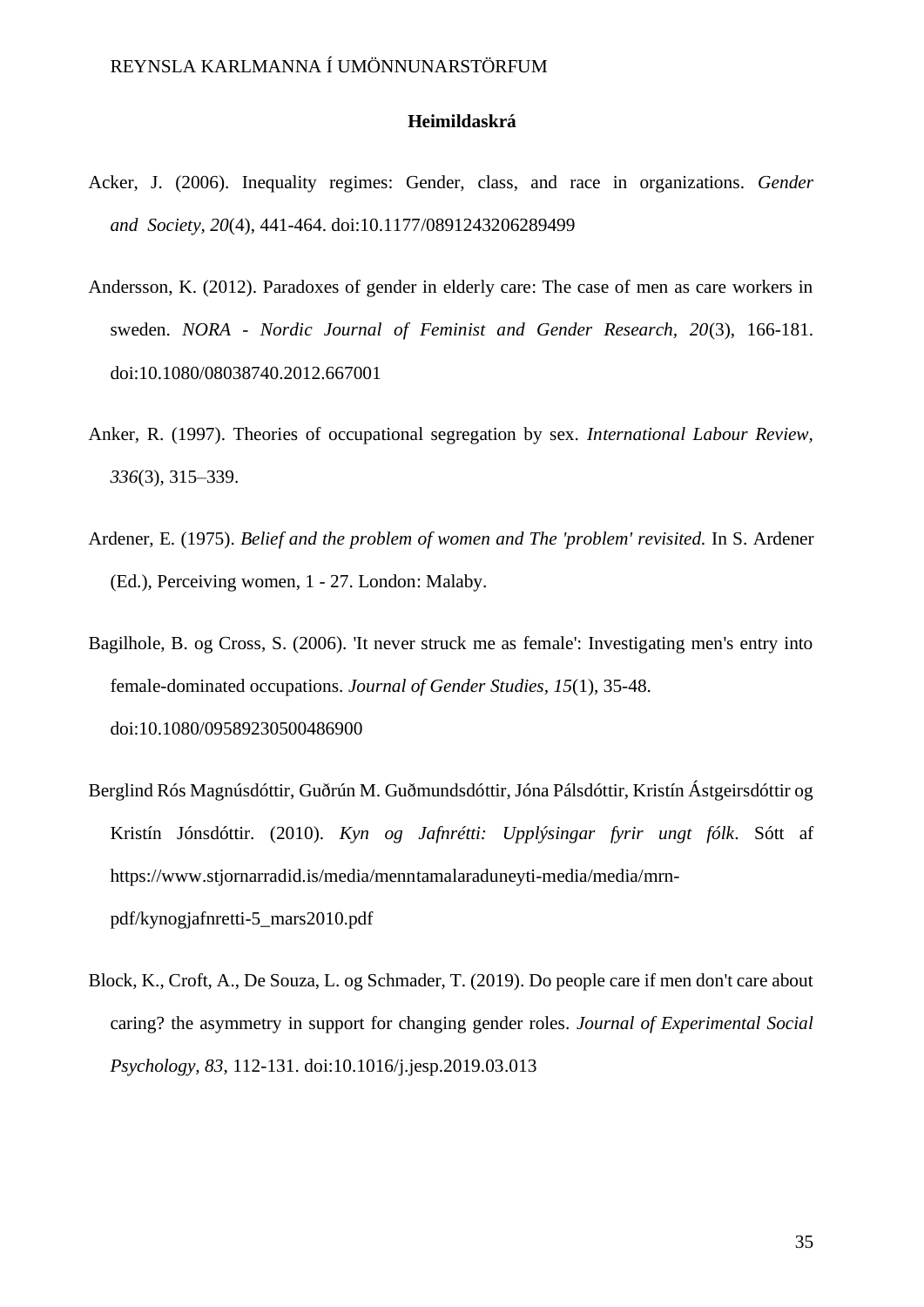Bloksgaard, L. (2011). Masculinities, femininities and work – the horizontal gender segregation in the Danish labour market. *Nordic Journal of Working Life Studies, 1*(2), 5–21. doi:10.19154/njwls.v1i2.2342

Butler, J. (1990). *Gender Trouble.* Routledge: Bandaríkin.

Coltrane, S. (1998). *Gender and families*. California: Pine Forge Press.

- Cross, S. og Bagilhole, B. (2002). Girls' jobs for the boys? men, masculinity and non-traditional occupations. *Gender, Work & Organization, 9*(2), 204-226. doi:10.1111/1468-0432.00156
- Cushman, P. (2005). Let's hear it from the males: Issues facing male primary school teachers. *Teaching and Teacher Education, 21*(3), 227-240. doi:10.1016/j.tate.2005.01.012
- Eagly, A. H. og Steffen, V. J. (1984). Gender stereotypes stem from the distribution of women and men into social roles. *Journal of Personality and Social Psychology, 46*(4), 735-754. doi:10.1037/0022-3514.46.4.735
- Eagly, A. H. og Wood, W. (2016). Social role theory of sex differences. *The wiley blackwell encyclopedia of gender and sexuality studies* (bls. 1-3) American Cancer Society. Sótt af https://onlinelibrary.wiley.com/doi/abs/10.1002/9781118663219.wbegss183
- Einar Mar Þórðarson, Heiður Hrund Jónsdóttir, Fanney Þórsdóttir, Ásdís A. Arnalds og Dr. Friðrik H. Jónsson. (2008). Kynbundinn launamunur á íslenskum vinnumarkaði. Sótt af https://www.stjornarradid.is/media/velferdarraduneyti-media/media/acrobatskjol/konnun\_felagsvisindastofnunar\_um\_kynbundinn\_launamun\_a\_islenskum\_vinnumarkad i2.pdf
- Eisend, M., Plagemann, J. og Sollwedel, J. (2014). Gender roles and humor in advertising: The occurrence of stereotyping in humorous and nonhumorous advertising and its consequences for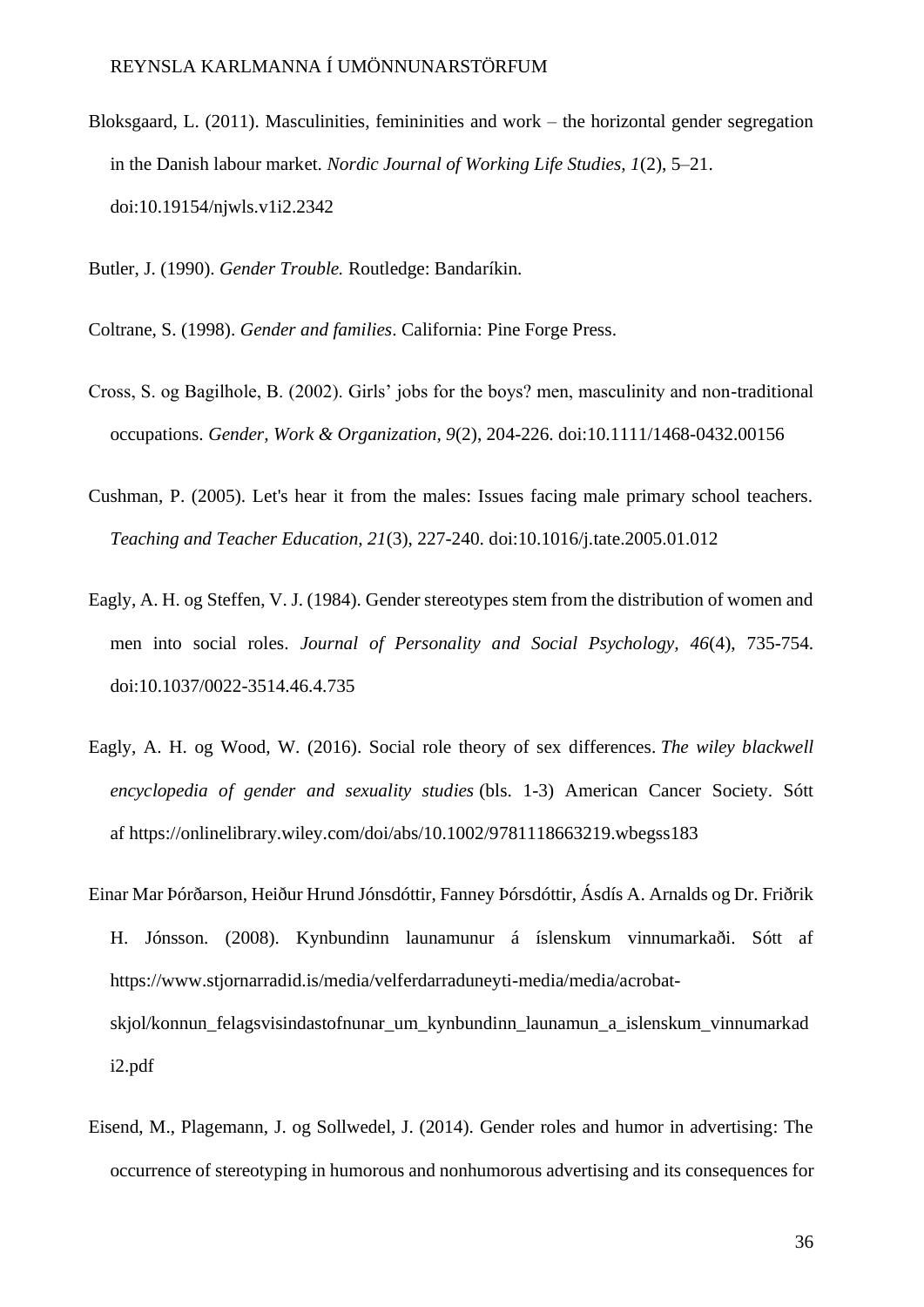advertising effectiveness. *Journal of Advertising, 43*(3), 256-273. doi:10.1080/00913367.2013.857621

- Bordalo, P., Coffman, K., Gennaioli, N. og Shleifer, A. (2016). Stereotypes. *The Quarterly Journal of Economics, 131*(4), 1753-1794. doi:10.1093/qje/qjw029
- Evans, J. og Frank, B. (2003). Contradictions and tensions: Exploring relations of masculinities in the numerically female-dominated nursing profession. *The Journal of Men's Studies, 11*(3), 277-292. doi:10.3149/jms.1103.277
- Eygló Harðardóttir. (2014). Karlar í umönnunar- og kennslustörfum. Sótt af https://www.jafnretti.is/is/um-jafnrettisstofu/greinar/karlar-i-umonnunar-og-kennslustorfum
- Gutek, B. A., Nakamura, C. Y., & Nieva, V. F. (1981). The interdependence of work and family roles. *Journal of Occupational Behavior*, *2*, 1–16.
- Hagstofa Íslands. (2018). *Mannfjöldaspá 2018-2067.* Sótt af http://hagstofan.s3.amazonaws.com/ media/public/2018/30c12065-0604-4445-b4a9- 81380cee6e0d.pdf
- Heilbrigðis- og tryggingamálaráðuneytið. (2003). *Skýrsla stýrihóps um stefnumótun í málefnum aldraðra til ársins 2015.* Sótt af [http://www.velferdarraduneyti.is/media/Skyrslur/stefnum](http://www.velferdarraduneyti.is/media/Skyrslur/stefnum-aldradir.pdf)[aldradir.pdf](http://www.velferdarraduneyti.is/media/Skyrslur/stefnum-aldradir.pdf)
- Heilman, M. E. (2001). Description and prescription: How gender stereotypes prevent women's ascent up the organizational ladder. *Journal of Social Issues, 57*(4), 657-674. doi:10.1111/0022- 4537.00234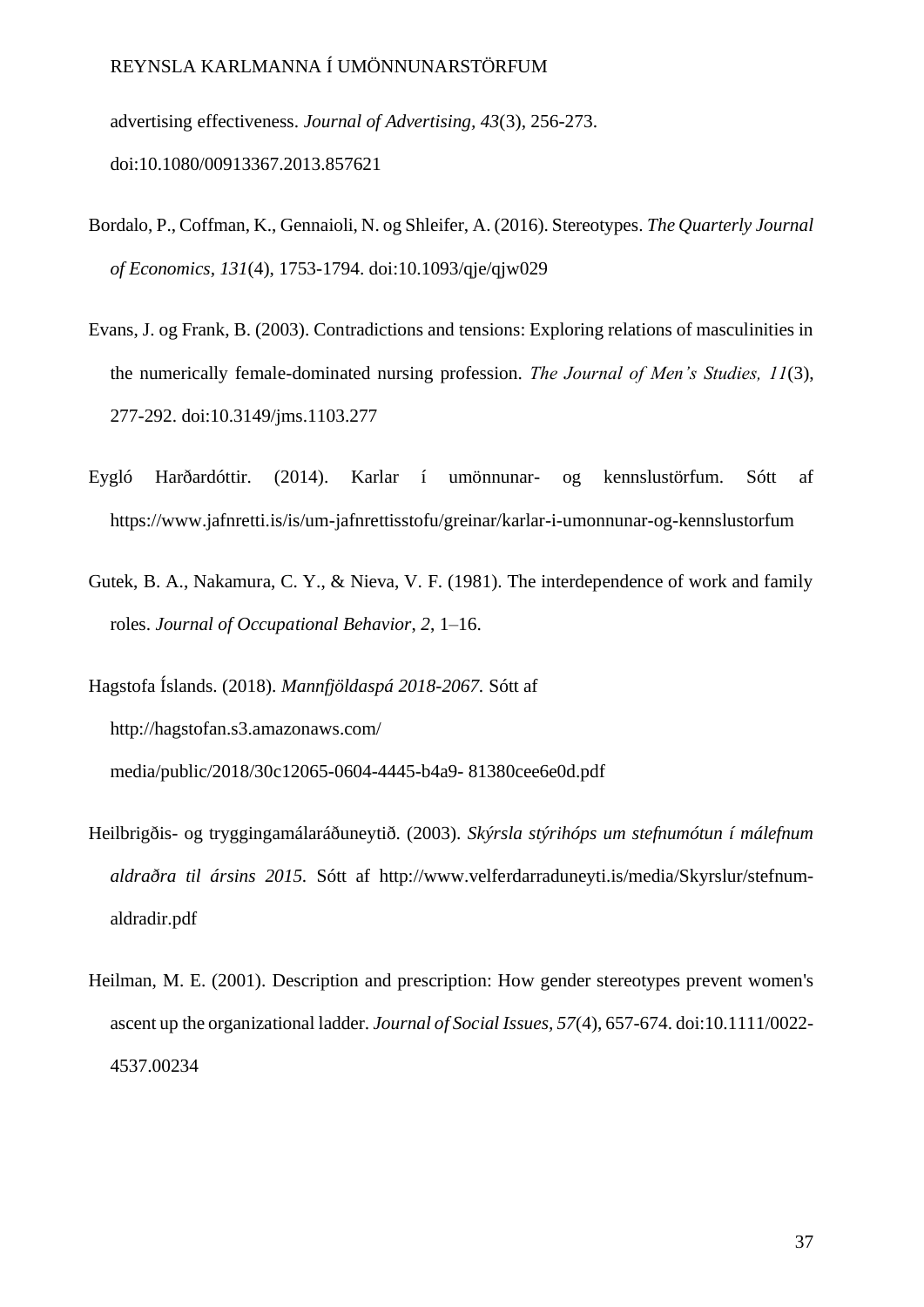- Helga Jónsdóttir. (2013). Viðtöl í eigindlegum og megindlegum rannsóknum. Í Sigríður Halldórsdóttir (ritstjóri), *Handbók í aðferðafræði rannsókna* (bls. 137- 153). Akureyri: Háskólinn á Akureyri.
- Helga Kress. Máttugar meyjar, íslensk fornbókmenntasaga. Háskóli Íslands. Háskólaútgáfan. Reykjavík (1993)
- Hussein, S., Ismail, M. og Manthorpe, J. (2016). Male workers in the female-dominated long-term care sector: Evidence from England. *Journal of Gender Studies, 25*(1), 35-49. doi:10.1080/09589236.2014.887001

Jafnréttisstofa (e.d.). Orðabók. Sótt af https://www.jafnretti.is/is/um-jafnrettisstofu/ordabok

- Judd, C. M. og Park, B. (1993). Definition and assessment of accuracy in social stereotypes. *Psychological Review, 100*(1), 109-128.
- Juliff, D., Russell, K. og Bulsara, C. (2016). Male or Nurse what comes first? Challenges men face on their journey to nurse registration. *Australian Journal of Advanced Nursing (Online), 34*(2), 45-52.
- Jussim, L. (1991). Social perception and social reality: A reflection-construction model. *Psychological Review, 98*(1), 54-73. doi:10.1037/0033-295x.98.1.54
- Kalokerinos, E. K., Kjelsaas, K., Bennetts, S. og von Hippel, C. (2017). Men in pink collars: Stereotype threat and disengagement among male teachers and child protection workers. *European Journal of Social Psychology, 47*(5), 553-565. doi:10.1002/ejsp.2246
- Karlin, C. A., England, P. og Richardson, M. (2002). Why do "women's jobs" have low pay for their educational level? *Gender Issues, 20*(4), 3-22. doi:10.1007/s12147-002-0020-6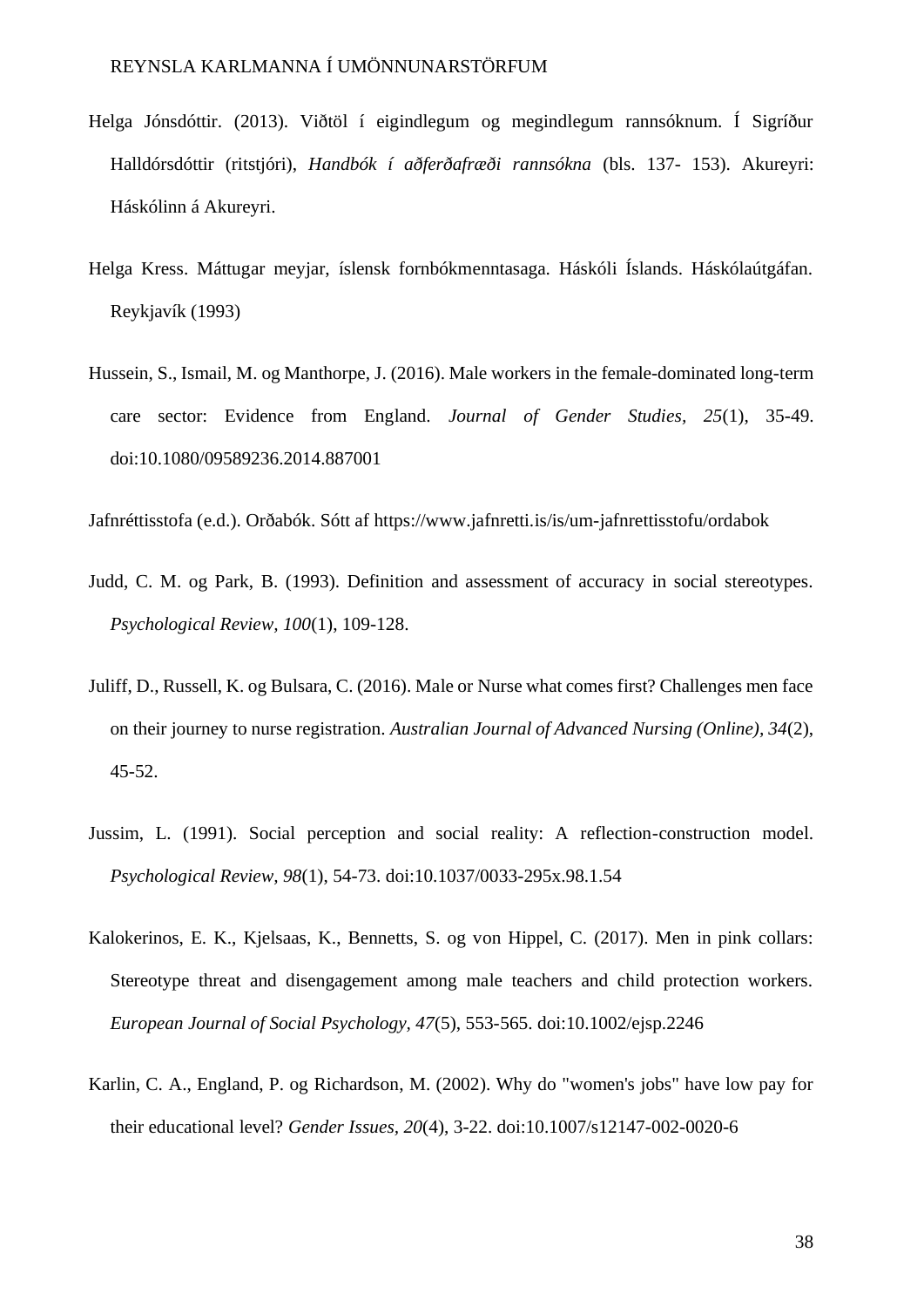Katrín Ólafsdóttir og Steinunn Rögnvaldsdóttir. (2015) *Velferðarráðuneytið: Staða kvenna og karla á íslenskum vinnumarkaði.* Sótt af https://www.stjornarradid.is/media/velferdarraduneyti-media/media/rit-og-skyrslur-2015/stada\_karla\_og\_kvenna\_29052015.pdf

Lena Rut Birgisdóttir. (2011). *Að halda í karlmennskuna: Reynsla karla í kvennastörfum*. (meistararitgerð). Háskóli Íslands, Reykjavík. Sótt af <http://hdl.handle.net/1946/9961>

Lög um jafna stöðu og jafnan rétt kvenna og karla nr. 10/2008.

Lög um persónuvernd og meðferð persónuupplýsinga nr. 77/2000.

Merriam-Webster. (2020). Dictionary. Sótt af https://www.merriamwebster.com/dictionary/experience

- Moskos, M. og Isherwood, L. (2019). 'The wrong sex'? understanding men's representation in the australian aged care sector. *Journal of Industrial Relations, 61*(1), 105-128. doi:10.1177/0022185618811862
- Mott, J. og Lee, O. D. (2018). Navigating unfamiliar waters: Men in nursing academia. *Journal of Professional Nursing, 34*(1), 42. doi:10.1016/j.profnurs.2017.07.005
- Ólafur Guðbjörn Skúlason. (2014). Brjótum upp staðalímynd hjúkrunarfræðingsins. *Tímarit hjúkrunarfræðinga, 90*, bls. 3.
- Pavlova, M. A., Weber, S., Simoes, E. og Sokolov, A. N. (2014). Gender stereotype susceptibility. *PloS One, 9*(12), e114802. doi:10.1371/journal.pone.0114802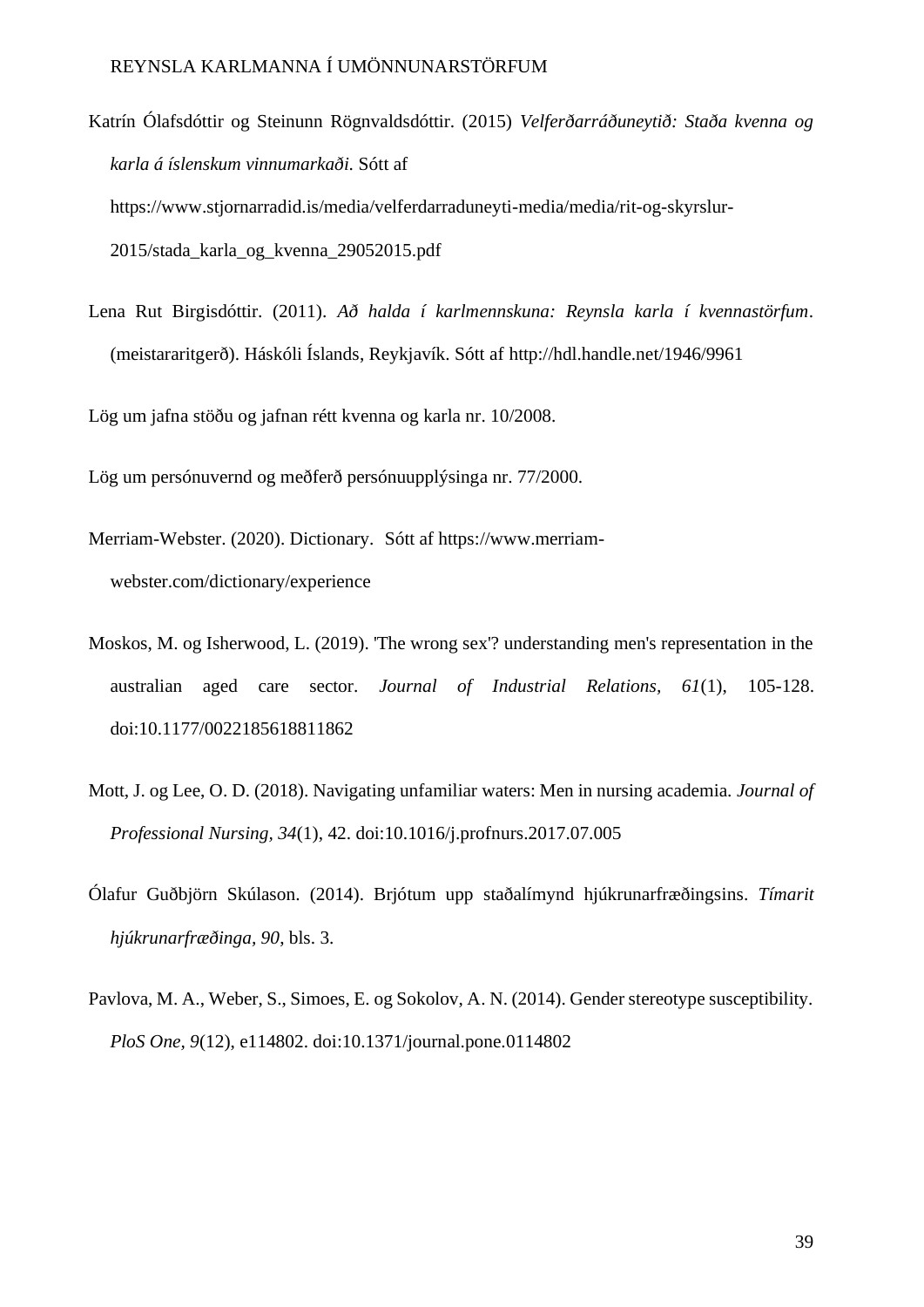- Rajacich, D., Kane, D., Williston, C. og Cameron, S. (2013). If They Do Call You a Nurse, It Is Always a ..Male Nurse": Experiences of Men in the Nursing Profession. *Nursing Forum, 48(1)*, 71-80.
- Salih, S. (2002). *Routledge Critical Thinkers - essential guides for literary student.* Taylor & Francis: London.
- Seeberg, M. L. (2012). Immigrant careworkers and norwegian gender equality: Institutions, identities, intersections. *European Journal of Women's Studies, 19*(2), 173-185. doi:10.1177/1350506811434665
- Semykina, A. og Linz, S. J. (2013). Job satisfaction and perceived gender equality in advanced promotion opportunities: An empirical investigation. *Kyklos, 66*(4), 591-619. doi:10.1111/kykl.12038
- Sigríður Halldórsdóttir (2003). Vancouver-skólinn í fyrirbærafræði. Í Sigríður Halldórsdóttir og Kristján Kristjánsson (ritstj.), *Handbók í aðferðafræði og rannsóknum í heilbrigðisvísindum* (bls. 249-265). Akureyri: Háskólinn á Akureyri.
- Sigríður Halldórsdóttir og Sigurlína Davíðsdóttir. (2013). *Réttmæti og áreiðanleiki í megindlegum og eigindlegum rannsóknum.* Í Sigríður Halldórsdóttir (ritstjóri), Handbók í aðferðafræði rannsókna (bls. 211-227). Akureyri: Háskólinn á Akureyri.
- Sigríður Halldórsdóttir. (2013). Fyrirbærafræði sem rannsóknaraðferð. Í Sigríður Halldórsdóttir (ritstjóri), *Handbók í aðferðafræði rannsókna* (bls. 281-297). Akureyri: Háskólinn á Akureyri.
- Sigurður Kristinsson. (2013). *Siðfræði rannsókna og siðanefndir*. Í Sigríður Halldórsdóttir (ritstjóri), Handbók í aðferðafræði rannsókna (bls. 71-88). Akureyri: Háskólinn á Akureyri.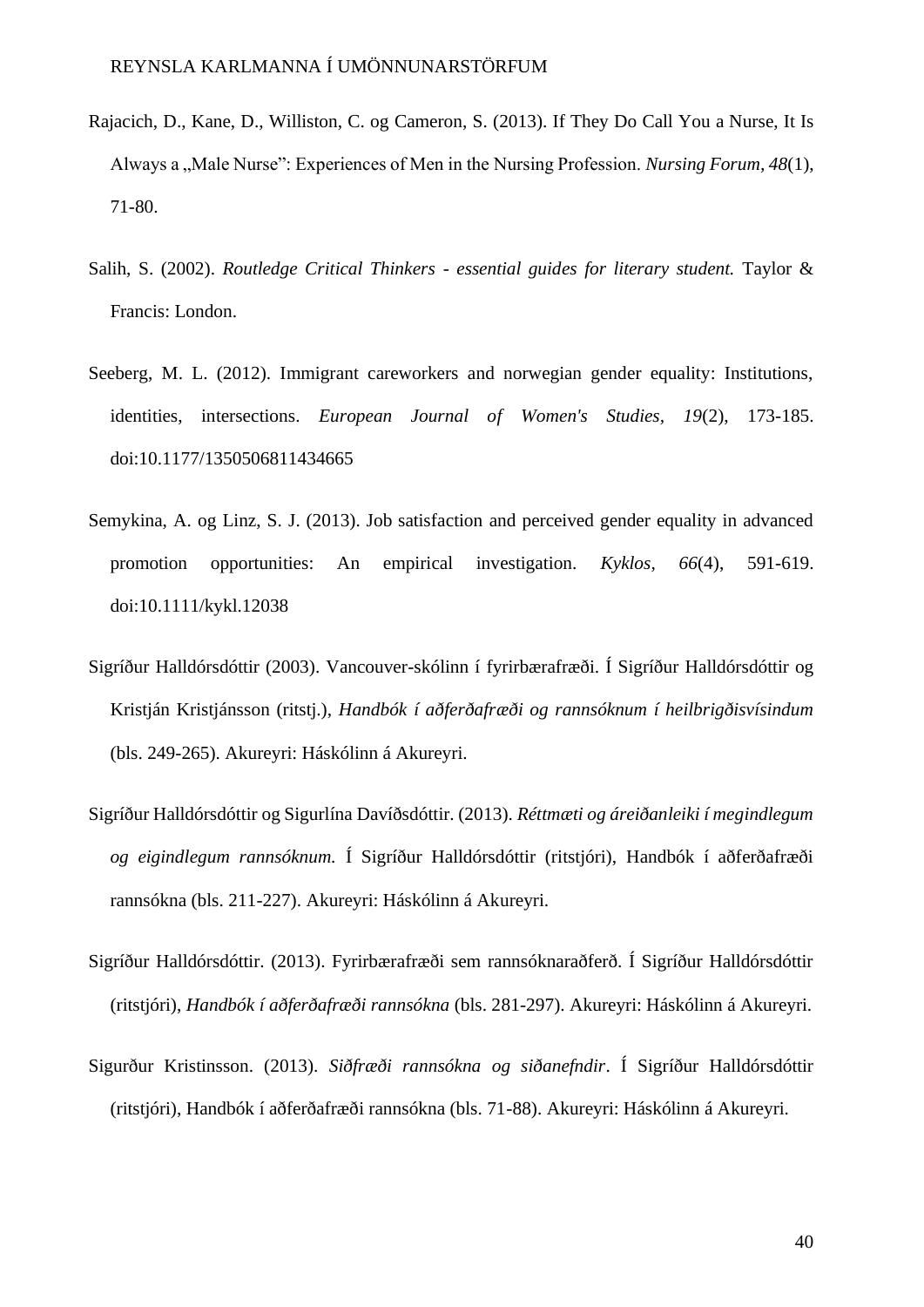- Simpson, R. (2005). Men in non-traditional occupations: Career entry, career orientation and experience of role strain. *Gender Work and Organization, 12*(4), 363-380. doi:10.1111/j.1468- 0432.2005.00278.x
- Stjórnarráð Íslands. (e.d.-b). *Meðallaun starfsmanna ríkisins: Félag íslenskra hjúkrunarfræðinga.* Sótt af https://www.stjornarradid.is/media/fjarmalaraduneytimedia/media/medallaun/fih\_ml\_4q\_2016.pdf
- Stjórnarráð Íslands. (e.d.-c) *Um jafnrétti kynjanna*. Sótt af https://www.stjornarradid.is/verkefni/mannrettindi-og-jafnretti/jafnretti/um-jafnrettikynjanna/
- Tollison, A. C. (2018). Stereotype threat in male nurse–patient interactions. *Journal of Nursing Education, 57*(10), 614-619. doi:10.3928/01484834-20180921-08
- Warming, K. (2013). Men Who Stop Caring: The Exit of Men from Caring Occupations. *Nordic journal of working life studies, 3,* 5 – 20.
- West, C. og Zimmerman, D. H. (1987). Doing gender*. Gender and Society,2*(1), 125–151. doi:10.1177/0891243287001002002
- Whittock, M. og Leonard, L. (2003). Stepping outside the stereotype. A pilot study of the motivations and experiences of males in the nursing profession. *Journal of Nursing Management, 11*(4), 242-249. doi:10.1046/j.1365-2834.2003.00379.x
- Whittock, M. og Leonard, L. (2003). Stepping outside the stereotype. A pilot study of the motivations and experiences of males in the nursing profession. *Journal of Nursing Management, 11*(4), 242-249. doi:10.1046/j.1365-2834.2003.00379.x